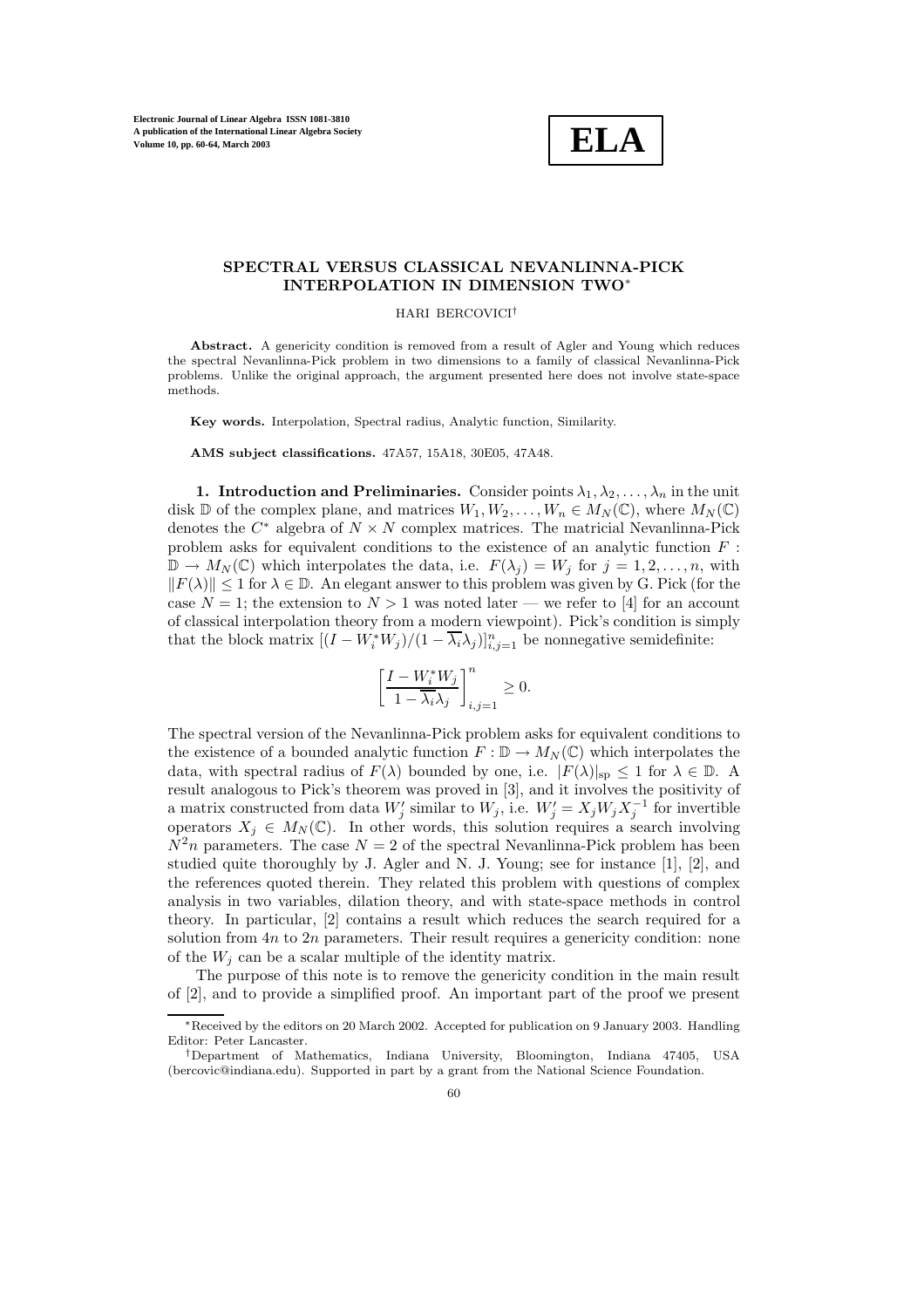**ELA**

is already contained in  $[2]$ , and it is based on an idea due to Petrović. This idea was also introduced in relation with the spectral Nevanlinna-Pick problem (cf. [6]). The result is as follows. We will denote by tr and det the usual trace and determinant functions defined on  $M_N(\mathbb{C})$ .

THEOREM 1.1. *Given a natural number n, points*  $\lambda_1, \lambda_2, \ldots, \lambda_n \in \mathbb{D}$ *, and matrices*  $W_1, W_2, \ldots, W_n \in M_2(\mathbb{C})$ *, the following conditions are equivalent.* 

- *1. There exists an analytic function*  $F : \mathbb{D} \to M_2(\mathbb{C})$  *such that*  $F(\lambda_i) = W_i$ *,*  $j = 1, 2, \ldots, n$ *, and*  $|F(\lambda)|_{sp} \leq 1$  *for*  $\lambda \in \mathbb{D}$ *.*
- *2. There exists a bounded analytic function satisfying the conditions in* (1)*.*
- *3. There exist numbers*  $b_1, b_2, \ldots, b_n, c_1, c_2, \ldots, c_n \in \mathbb{C}$  such that  $b_j = c_j = 0$ when  $W_j$  is a scalar multiple of the identity and, upon setting  $a_j = \text{tr}(W_j)/2$

and 
$$
W'_j = \begin{bmatrix} a_j & b_j \\ c_j & a_j \end{bmatrix}
$$
, we have  $det(W'_j) = det(W_j)$ , and  

$$
\left[ \frac{I - W'^*_{i} W'_j}{1 - \overline{\lambda_i} \lambda_j} \right]_{i,j=1}^n \ge 0.
$$

The reader will notice that, as stated, this theorem does not extend the main result of [2]. Namely, that result reformulates the problem in terms of matrices with zero trace. The relationship becomes clear if we note that the matrix inequality in (3) is equivalent to

$$
\left[\frac{I-W_i''^*W_j''}{1-\overline{\lambda_i}\lambda_j}\right]_{i,j=1}^n\geq 0,
$$

where  $W''_j = \begin{bmatrix} a_j & b_j \\ -c_j & -a_j \end{bmatrix}$  $-c_j$   $-a_j$ ; in fact  $W_j'' = \begin{bmatrix} 1 & 0 \\ 0 & -1 \end{bmatrix}$  $0 -1$  $W'_{j}$  so that  $W''_{i}W''_{j} = W'^*_{i}W'_{j}$ .

Let us note at this point that the matrices  $W'_j$  in part (3) of the above statement are not necessarily similar to  $W_j$ . Indeed, let  $W, W' \in M_2(\mathbb{C})$  be such that  $\text{tr}(W) = \text{tr}(W')$ ,  $\text{det}(W) = \text{det}(W')$ , and W' is of the form  $W' = \begin{bmatrix} a & b \\ c & a \end{bmatrix}$ . Denote by  $\mu_1, \mu_2$  the eigenvalues of W, which are aslo the eigenvalues of W<sup>7</sup>. If  $\mu_1 \neq \mu_2$  then clearly W and W' are similar. However, if  $\mu_1 = \mu_2$  then

$$
0 = (\mu_1 - \mu_2)^2 = (\mu_1 + \mu_2)^2 - 4\mu_1\mu_2 = (\text{tr}(W))^2 - 4\det(W) = 4bc.
$$

Thus either  $b$  or  $c$  must be zero. If both are zero then  $W'$  is a constant multiple of the identity matrix, while if only one of them is zero,  $W'$  is a single Jordan cell.

**2. Classical Vs. Spectral Interpolation.** We start with a simple case of spectral interpolation which can be treated in arbitrary dimension N.

PROPOSITION 2.1. *Fix a natural number n, points*  $\lambda_1, \lambda_2, ..., \lambda_n \in \mathbb{D}$ *, and matrices*  $W_1, W_2, \ldots, W_n \in M_N(\mathbb{C})$  *such that each*  $W_j$  *has a unique eigenvalue*  $\omega_j$ *. The following are equivalent.*

*1. There exists an analytic function*  $F : \mathbb{D} \to M_N(\mathbb{C})$  *such that*  $F(\lambda_j) = W_j$ ,  $j = 1, 2, \ldots, n$ *, and*  $|F(\lambda)|_{sp} \leq 1$  *for*  $\lambda \in \mathbb{D}$ *.*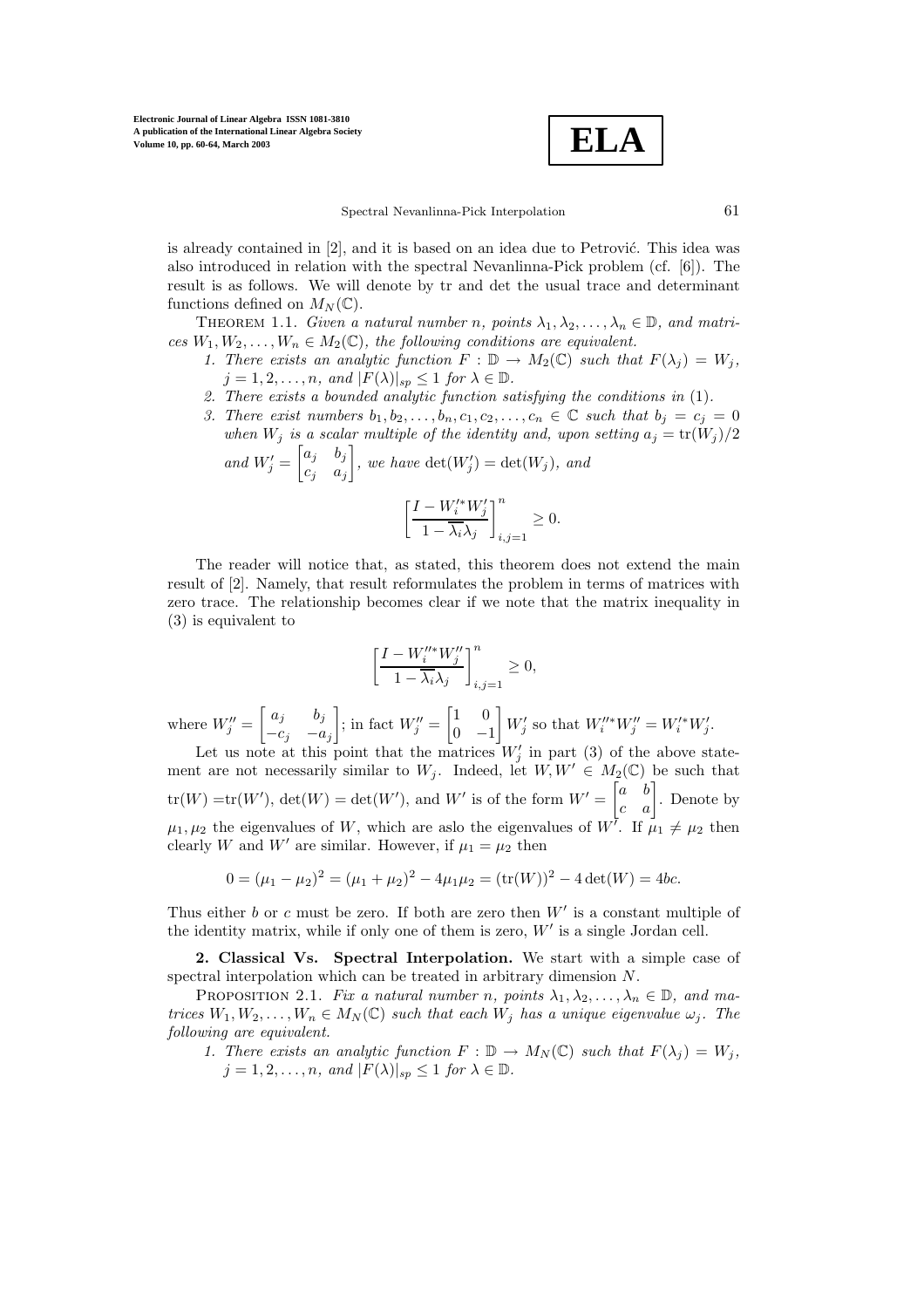**ELA**

## 62 H. Bercovici

*2. There exists a bounded analytic function satisfying the conditions in* (1)*. 3.* 1−ω*i*ω*<sup>j</sup>* 1−λ*i*λ*<sup>j</sup>*  $\left\lfloor n \right\rfloor$  $_{i,j=1} \geq 0.$ 

*Proof*. As seen in [3] (see (8) in that paper), in the spectral Nevanlinna-Pick problem we can always replace the matrices  $W_j$  by similar matrices. We may, and shall, assume that each  $W_j$  is upper triangular, with diagonal entries  $\omega_j$ . Assume that (3) is satisfied. By the classical Pick theorem, there exists an analytic function  $u : \mathbb{D} \to \mathbb{C}$  such that  $u(\lambda_j) = \omega_j$ ,  $j = 1, 2, ..., n$ , and  $|u(\lambda)| \leq 1$  for  $\lambda \in \mathbb{D}$ . For  $1 \leq k < \ell \leq N$  consider a polynomial  $p_{k\ell}$  such that  $p_{k\ell}(\lambda_j)$  is the  $(k, \ell)$  entry of  $W_j$ ; these polynomials can be constructed by Lagrange interpolation. Define now an upper triangular matrix  $F(\lambda)$  with diagonal entries  $u(\lambda)$ , and entries  $p_{k\ell}(\lambda)$  above the diagonal. Clearly F satisfies the conditions in (2) since  $f(\lambda)$  is the unique eigenvalue of  $F(\lambda)$ . This proves the implication  $(3) \Rightarrow (2)$ . The implication  $(2) \Rightarrow (1)$  is obvious, so it remains to prove that (1)⇒(3). Indeed, let F satisfy condition (1), and set  $f(\lambda) = \text{tr}(F(\lambda))/N$ . We have then  $|f(\lambda)| \leq 1$   $(f(\lambda))$  is the average of the eigenvalues of  $F(\lambda)$ , and  $f(\lambda_i) = \omega_i$ . Thus (3) follows from Pick's theorem.  $\Box$ 

Observe that Theorem 1.1 follows from Proposition 2.1 in case the  $W_j$  have a single eigenvalue. Indeed, in this case one can choose  $b_j = c_j = 0$  for all j in condition (3) of Theorem 1.1. When at least one of the  $W_j$  has distinct eigenvalues, we have a more precise result.

THEOREM 2.2. *Fix a natural number n, points*  $\lambda_1, \lambda_2, ..., \lambda_n \in \mathbb{D}$ *, and matrices*  $W_1, W_2, \ldots, W_n \in M_2(\mathbb{C})$  such that at least one of the  $W_j$  has distinct eigenvalues. *The following are equivalent.*

- *1. There exists an analytic function*  $F : \mathbb{D} \to M_N(\mathbb{C})$  *such that*  $F(\lambda_j) = W_j$ ,  $j = 1, 2, \ldots, n$ *, and*  $|F(\lambda)|_{sp} \leq 1$  *for*  $\lambda \in \mathbb{D}$ *.*
- *2. There exists a bounded analytic function satisfying the conditions in* (1)*.*
- *3. There exists an analytic function*  $G : \mathbb{D} \to M_2(\mathbb{C})$  *such that*  $G(\lambda_i)$  *is similar to*  $W_i$ ,  $j = 1, 2, \ldots, n$ , and  $||G(\lambda)|| \leq 1$  *for*  $\lambda \in \mathbb{D}$ .
- *4. There exists an analytic function* G *satisfying the conditions in* (3) *such that*  $G(\lambda) = \begin{bmatrix} a(\lambda) & b(\lambda) \\ c(\lambda) & a(\lambda) \end{bmatrix}$  for  $\lambda \in \mathbb{D}$ .

$$
G(\lambda) = \begin{bmatrix} c(\lambda) & c(\lambda) \\ c(\lambda) & a(\lambda) \end{bmatrix} \text{ for } \lambda \in \mathbb{D}
$$
  
There exist matrices W' equivalently

5. There exist matrices  $W'_j$  similar to  $W_j$ ,  $j = 1, 2, ..., n$ , such that

$$
\left[\frac{I-W_i^{\prime*}W_j'}{1-\overline{\lambda_i}\lambda_j}\right]_{i,j=1}^n\geq 0.
$$

- 6. There exist complex numbers  $b_1, b_2, \ldots, b_n, c_1, c_2, \ldots, c_n \in \mathbb{C}$  with the follow*ing properties:*
	- (a)  $b_j c_j = \frac{1}{4} \text{tr}(W_j)^2 \text{det}(W_j)$ ;
	- (b) *if*  $W_i$  *is a scalar multiple of the identity, then*  $b_i = c_i = 0$ ;
	- (c)  $if \frac{1}{4}$ tr $(W_j)^2$   $\det(W_j) = 0$  *but*  $W_j$  *is not a scalar multiple of the identity, then*  $b_j = 0 \neq c_j$ *;* and
	- (d) *we have*

$$
\left[\frac{I-W_i^{\prime*}W_j'}{1-\overline{\lambda_i}\lambda_j}\right]_{i,j=1}^n\geq 0,
$$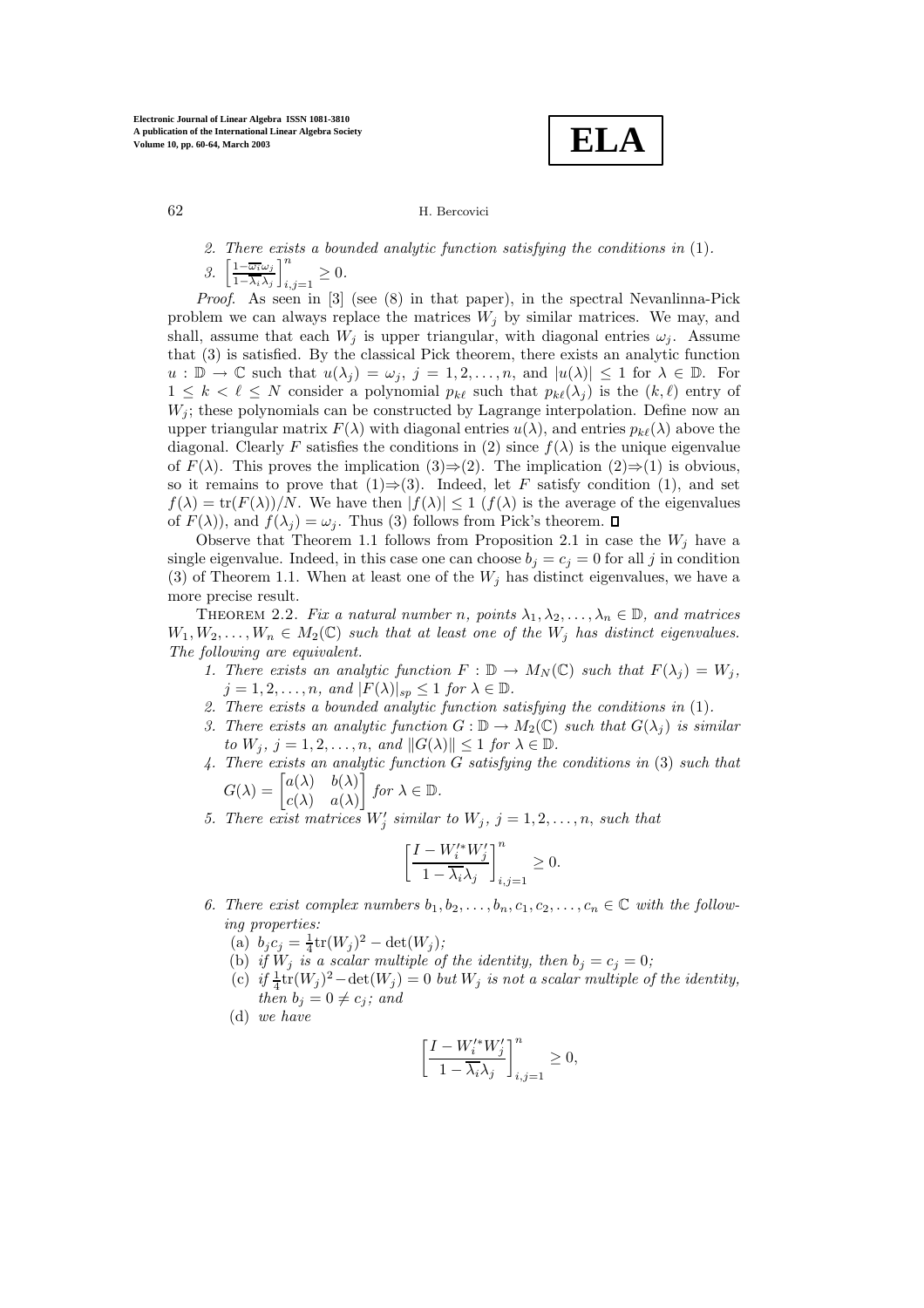**Electronic Journal of Linear Algebra ISSN 1081-3810 A publication of the International Linear Algebra Society Volume 10, pp. 60-64, March 2003**

$$
\boxed{\textbf{ELA}}
$$

Spectral Nevanlinna-Pick Interpolation 63

where 
$$
W'_j = \begin{bmatrix} a_j & b_j \\ c_j & a_j \end{bmatrix}
$$
, with  $a_j = \frac{1}{2}tr(W_j)$ .

*Proof.* As noted earlier, a matrix  $W'_j$  satisfying the conditions in (6) is similar to W<sub>j</sub>. Thus (4)  $\Rightarrow$  (6) by Pick's theorem. Clearly (6)  $\Rightarrow$  (5), and (5)  $\Rightarrow$  (3) by Pick's theorem. The implications  $(3) \Rightarrow (2) \Rightarrow (1)$  are immediate, so it remains to prove that  $(1) \Rightarrow (4)$ . Let us assume therefore that F satisfies condition (1). The functions  $a(\lambda) = \frac{1}{2} \text{tr}(F(\lambda))$  and  $d(\lambda) = \text{det}(F(\lambda))$  are bounded by one in  $\mathbb{D}$ . We will find now analytic functions  $b(\lambda)$  and  $c(\lambda)$  so that  $G(\lambda) = \begin{bmatrix} a(\lambda) & b(\lambda) \\ c(\lambda) & c(\lambda) \end{bmatrix}$  $c(\lambda)$   $a(\lambda)$ is similar to  $F(\lambda)$  and  $||G(\lambda)|| \leq 1$  for every  $\lambda \in \mathbb{D}$ . The similarity of  $G(\lambda)$  to  $F(\lambda)$  amounts to the following three conditions:

- (i)  $b(\lambda)c(\lambda) = a(\lambda)^2 d(\lambda);$
- (ii) if  $F(\lambda)$  is a scalar multiple of the identity then  $b(\lambda) = c(\lambda) = 0$ ; and
- (iii) if  $a(\lambda)^2 d(\lambda) = 0$  but  $F(\lambda)$  is not a scalar multiple of the identity, then  $b(\lambda)=0 \neq c(\lambda)$ .

For condition (ii) to be realizable, we must show that

$$
a(\lambda)^{2} - d(\lambda) = \frac{1}{4} [\text{tr}(F(\lambda))]^{2} - \det(F(\lambda))
$$

has a double zero at  $\lambda_0$  if  $F(\lambda_0)$  is a scalar multiple of the identity. Indeed, if  $F(\lambda) = \omega I + (\lambda - \lambda_0) F_1(\lambda)$ , we have

$$
\frac{1}{4}[\text{tr}(F(\lambda))]^2 - \det(F(\lambda)) = (\lambda - \lambda_0)^2 \left[ \frac{1}{4} [\text{tr}(F_1(\lambda))]^2 - \det(F_1(\lambda)) \right],
$$

as desired. Observe also that  $a(\lambda)^2 - d(\lambda)$  is not identically zero because at least one of the  $W_i$  has distinct eigenvalues. By classical factorization results (cf. Chapter 5 of [5]), there exist a Blaschke product  $B$ , and an analytic function  $G$  such that  $a^2 - d = Be^G$ . Functions b and c can now be defined by  $b = B_1e^{G/2}$ ,  $c = B_2e^{G/2}$ , where  $B_1, B_2$  are Blaschke products and  $B_1B_2 = B$ . Conditions (i), (ii), and (iii) are realized by judicious choice of  $B_1$  and  $B_2$ , and in addition we have

$$
|b(\zeta)|^2 = |c(\zeta)|^2 = |a(\zeta)|^2 - d(\zeta)|
$$

for almost every  $\zeta$  with  $|\zeta| = 1$ . It remains to prove that  $||G(\lambda)|| \leq 1$  for  $\lambda \in \mathbb{D}$ , and for that it suffices to show that  $||G(\zeta)|| \leq 1$  for almost every  $\zeta$ ,  $|\zeta| = 1$ . We know that  $|G(\lambda)|_{\text{sp}} \leq 1$  for  $\lambda \in \mathbb{D}$ , and continuity of the spectral radius on  $M_2(\mathbb{C})$  shows that  $|G(\zeta)|_{\text{sp}} \leq 1$  almost everywhere. The proof is concluded by the observation that  $G(\zeta)$ is a normal operator for almost every  $\zeta$ , hence its norm equals the spectral radius. In fact, every matrix of the form  $\begin{bmatrix} a & b \\ c & a \end{bmatrix}$  is normal when  $|b| = |c|$  since it can be written as  $aI + bU$ , where  $U = \begin{bmatrix} 0 & 1 \\ 0 & 0 \end{bmatrix}$  $c/b$  0 is a unitary operator (set  $c/b = 1$  if  $b = c = 0$ ).

The above proof may fail if each  $W_j$  has a single eigenvalue, and in fact the result is not true in that case. An example is obtained for  $n = 2$ ,  $\lambda_1 = 0$ ,  $\lambda_2 = \frac{1}{2}$ ,